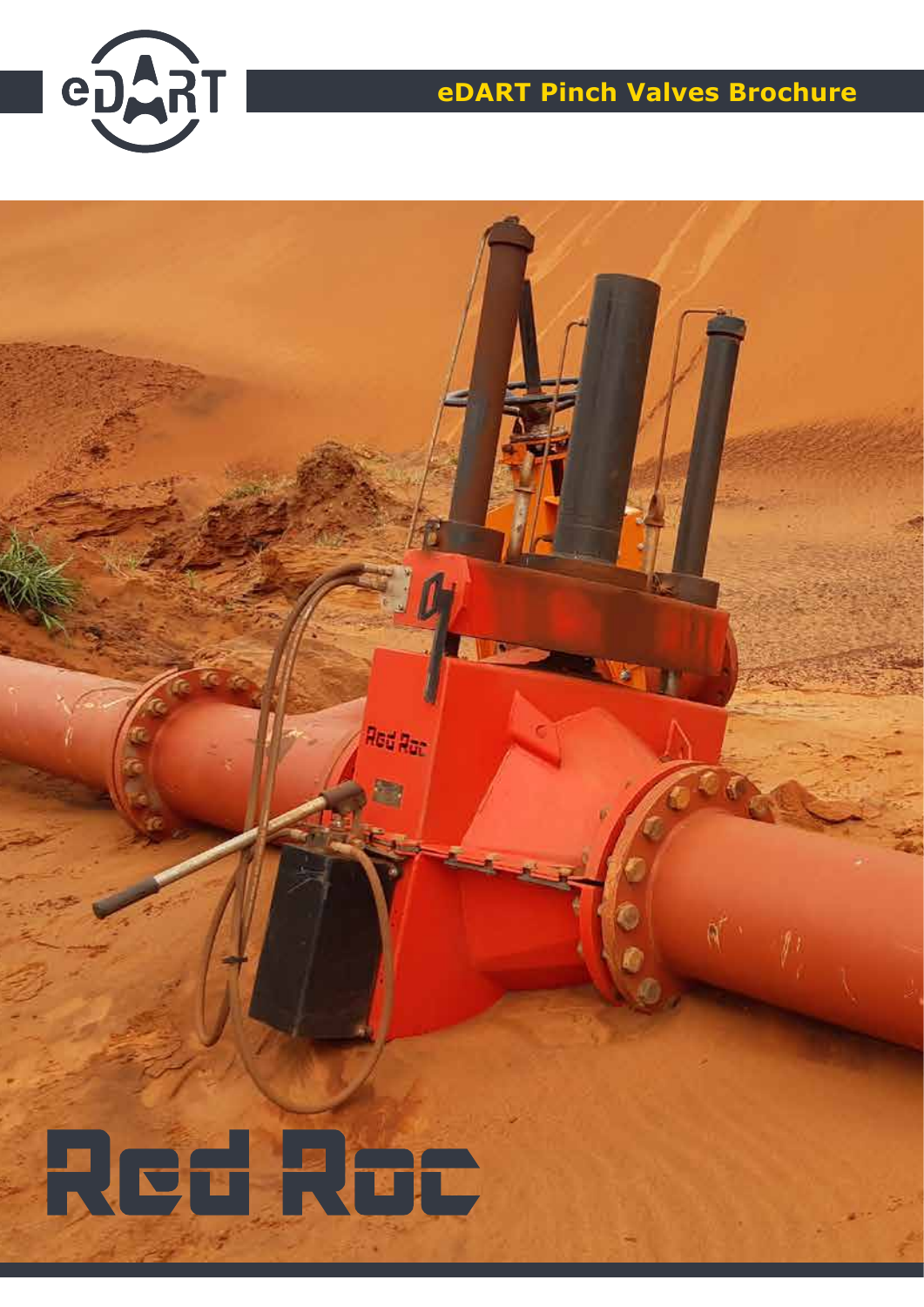

Reliable, low maintenance, cost effective valves engineered for tough, dry and wet abrasive slurries and corrosive chemical applications.

- DN150 DN1000 and larger on request
- PN10, PN16, PN25, PN40
- Sleeves are available in various rubber and polyurethane elastomers to best suit specific applications
- 100% full bore design, identical to a rubber lined pipe, for no line losses in open position
- Pre-Pinched profile sleeves available for linear valve characteristics
- In-house sleeve manufacturing facility dedicated to uncompromising quality standards
- In-house pressure testing of each sleeve
- Patented sleeve replacement system engineered to replace a sleeve in-situ in under 30 min:
	- Very safe system
	- No crane or rigging required
	- Minimum labour
- High Lift is a vertical design to lift the upper body upwards to provide easy access up to DN400
- Easy Change is a horizontal design with vertical pinch bars and two opposing actuators for sizes above DN400.
- Early warning sleeve (with embedded sensor) to indicate that the wear liner has worn and replacement should be scheduled for the next available shutdown.
- Internet for Things (loT) under development for real time diagnostics (sleeve condition, valve position, line pressure, hydraulics pressures, body cavity pressure, temperature, GPS, etc)

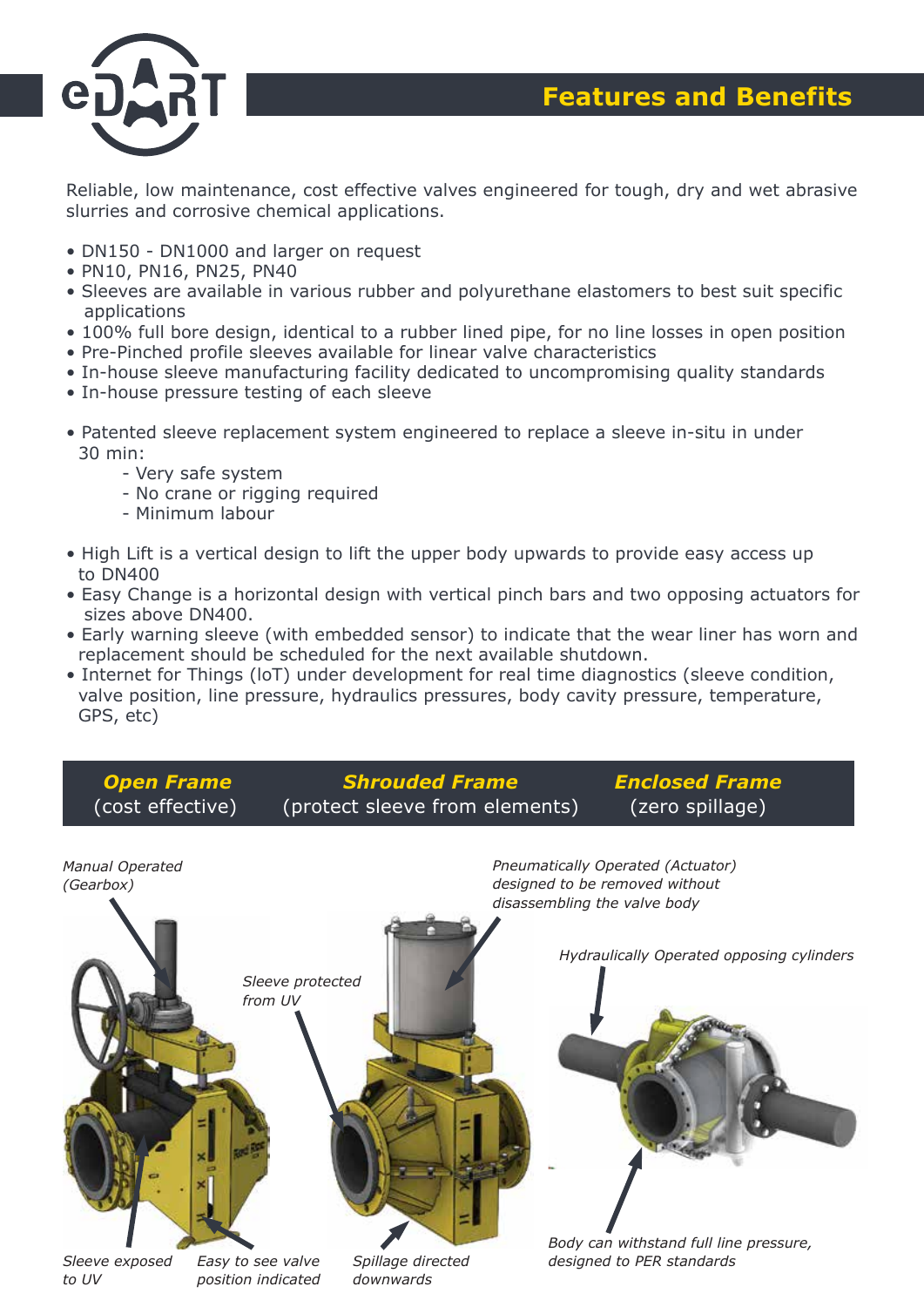## **Typical Applications**



## **Hi-Lift / Easy Change Pinch Valve**

This in-line sleeve replacement system reduces the time and manpower required to replace a worn Red Roc sleeve. The sleeve can be replaced in minutes rather than hours with no rigging and lifting equipment required. The high-lift has been patented (#2016/02098).



*See the article in Instrumentation and Control at: www.instrumentation.co.za/58950n*